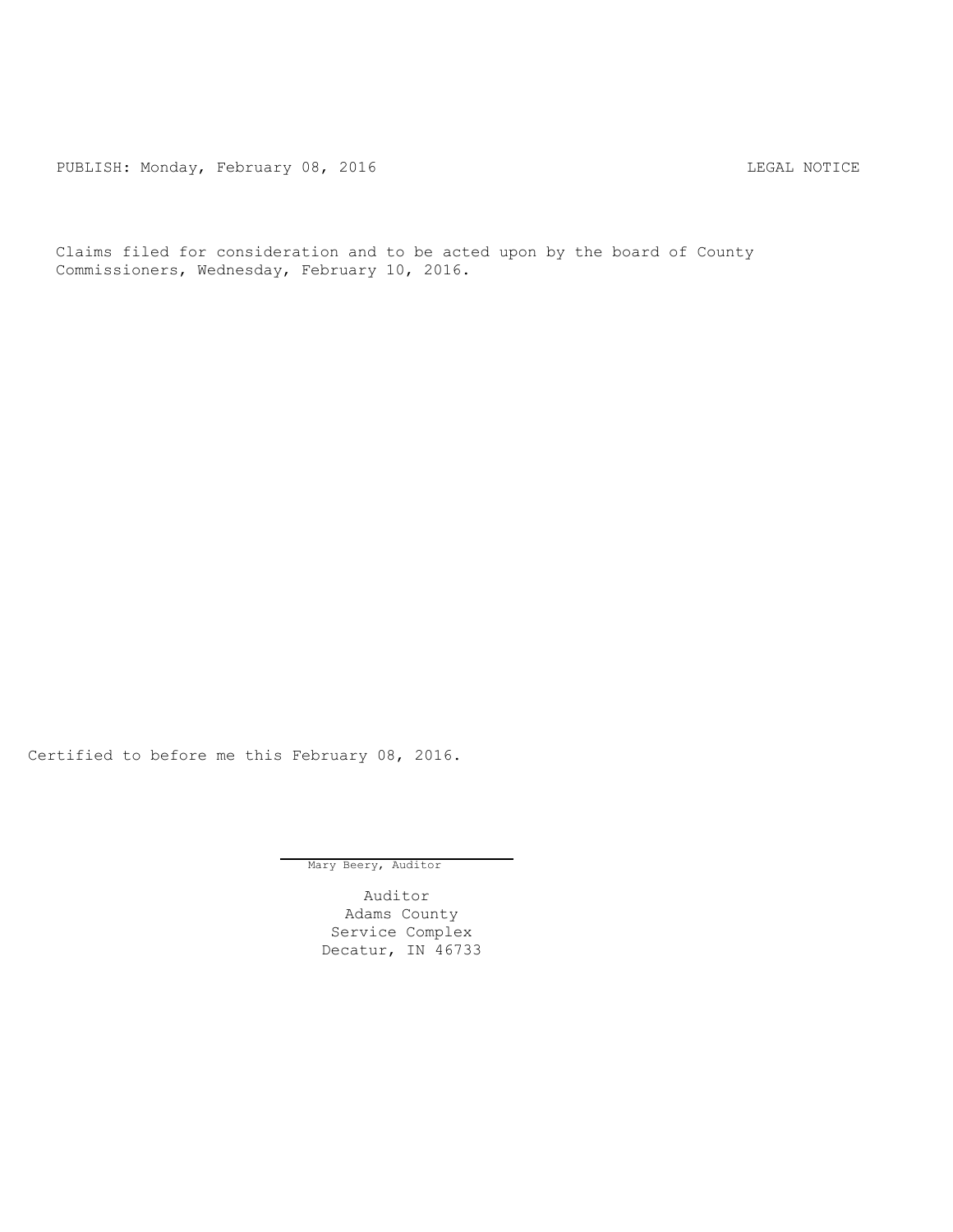

## **Claims Docket for Newspaper Adams County, Indiana**

## For Period: **1/14/2016** to **1/27/2016**

*313 W. Jefferson St. Decatur, IN 46733 (219) 724-2600*

## Date Claims to be Paid: **2/10/2016**

| <b>Vendor</b>                        | Amount    | <b>Vendor</b>                            | Amount    |
|--------------------------------------|-----------|------------------------------------------|-----------|
| Adams Memorial Hospital              | 33,115.13 | Indiana Michigan Power                   | 4,582.79  |
| American Wire Rope & Sling           | 1,354.00  | Berne Ready Mix                          | 80.40     |
| Berne Tri-Weekly News                | 181.46    | Brateman's, Inc.                         | 172.94    |
| <b>Charles Bowers</b>                | 2,333.33  | Cintas Location #338                     | 54.35     |
| City Of Decatur                      | 2,480.69  | <b>Complete Printing Service</b>         | 611.40    |
| Computer Systems, Inc.               | 6,900.00  | Dealership Holdings LLC                  | 668.44    |
| Darrell Sigworth                     | 6.86      | Decatur Daily Democrat                   | 243.69    |
| Decatur Police Department            | 100.00    | Douglas L. Bauman                        | 180.00    |
| Erie Haven                           | 68.30     | Galls, LLC                               | 40.94     |
| Gordon Food Service                  | 2,169.03  | Haggard-Sefton & Hirschy Funeral Home    | 600.00    |
| Jan Smith                            | 20.00     | Joe Spaulding                            | 9.99      |
| Lehman Feed Mill                     | 1,612.00  | Maumee River Basin Commission            | 11,272.00 |
| Moser Motor Sales, Inc.              | 59.06     | Nena                                     | 137.00    |
| Nipsco                               | 1,968.53  | Park Center, Inc.                        | 272.19    |
| Quill Corporation                    | 297.84    | Roto-Rooter                              | 200.00    |
| Teryl R. Smith                       | 20.00     | West Payment Center                      | 3,336.27  |
| Burry, Herman, Miller & Brown, P.C.  | 4,260.00  | Adams County Automotive Supply, Inc.     | 9.29      |
| Rekeweg, Shane                       | 20.00     | Assoc. of IN Prosecuting Attorneys, Inc. | 600.00    |
| Bluhm & Reber                        | 225.00    | Mary Beery                               | 112.64    |
| Joan Y. Sprunger                     | 500.00    | Don Myers Plumbing                       | 452.72    |
| Youth Opportunity Center, Inc        | 1,820.00  | Ritter's Flowers And Gift                | 25.00     |
| Indiana County Auditors' Association | 75.00     | Terry Debolt                             | 20.00     |
| Michael M. Mahan                     | 20.00     | Softworks, Inc.                          | 1,195.00  |
| <b>Richard Clutter</b>               | 20.00     | Signal Systems, Inc.                     | 160.85    |
| Chad W. Sprunger                     | 1,004.05  | Public Agency Training Co                | 395.00    |
| Kristina Nichols                     | 64.64     | Arthur J. Booth                          | 20.00     |
| Geraldine Sudduth                    | 53.68     | West End Restaurant                      | 165.06    |
| Detroit Salt Company LLC             | 4,821.62  | <b>Expert Transmission</b>               | 178.29    |
| Wal-Mart                             | 65.47     | Adams County Truck Repair, Inc.          | 70.84     |
| Beth A. Webber                       | 1,272.48  | Fastenal Company                         | 6.00      |
| <b>ERS Wireless Communications</b>   | 1,570.90  | Michael G. Werling                       | 20.00     |
|                                      |           |                                          |           |
| Kim A. Fruechte                      | 20.00     | Troyer's Market LLC                      | 3,956.65  |
| Print Source Corporation             | 233.84    | Hiram J. Hash & Sons, Inc.               | 54.75     |
| Bi-County Services, Inc              | 3,276.00  | Robert Barger                            | 20.00     |
| Forms Management Group, Inc.         | 450.00    | Dell Marketing L.P.                      | 5,948.70  |
| Daniel J. Michaels                   | 20.00     | Henry R. Mayer                           | 20.00     |
| Verizon Wireless                     | 528.40    | <b>Stationair's Express</b>              | 456.35    |
| Schwartz Steel LLC                   | 5.84      | FlexPAC                                  | 1,535.65  |
| National Association of Counties     | 688.00    | Decatur Ace Hardware                     | 193.00    |
| WM Imaging Solutions, Inc.           | 52.71     | First Response                           | 137.95    |
| Timothy L. Barkey                    | 516.38    | O'Reilly Auto Parts                      | 26.86     |
| Phil Eicher                          | 50.00     | Kevin Nussbaum                           | 20.00     |
| Anna Steiner                         | 50.00     | <b>Integrity Auto Glass</b>              | 70.00     |
| Central Customer Charges             | 356.04    | Eric D. Orr, Attorney                    | 376.00    |
| Indigital Telecom                    | 4,312.17  | Alexander Bertsch                        | 20.00     |
| Derek C. Augsburger                  | 20.00     | Frontier                                 | 146.93    |
| Mediacom                             | 98.91     | John D. Patch                            | 20.00     |
| John A. Crider                       | 20.00     | Troyer Brothers, Inc.                    | 72.96     |